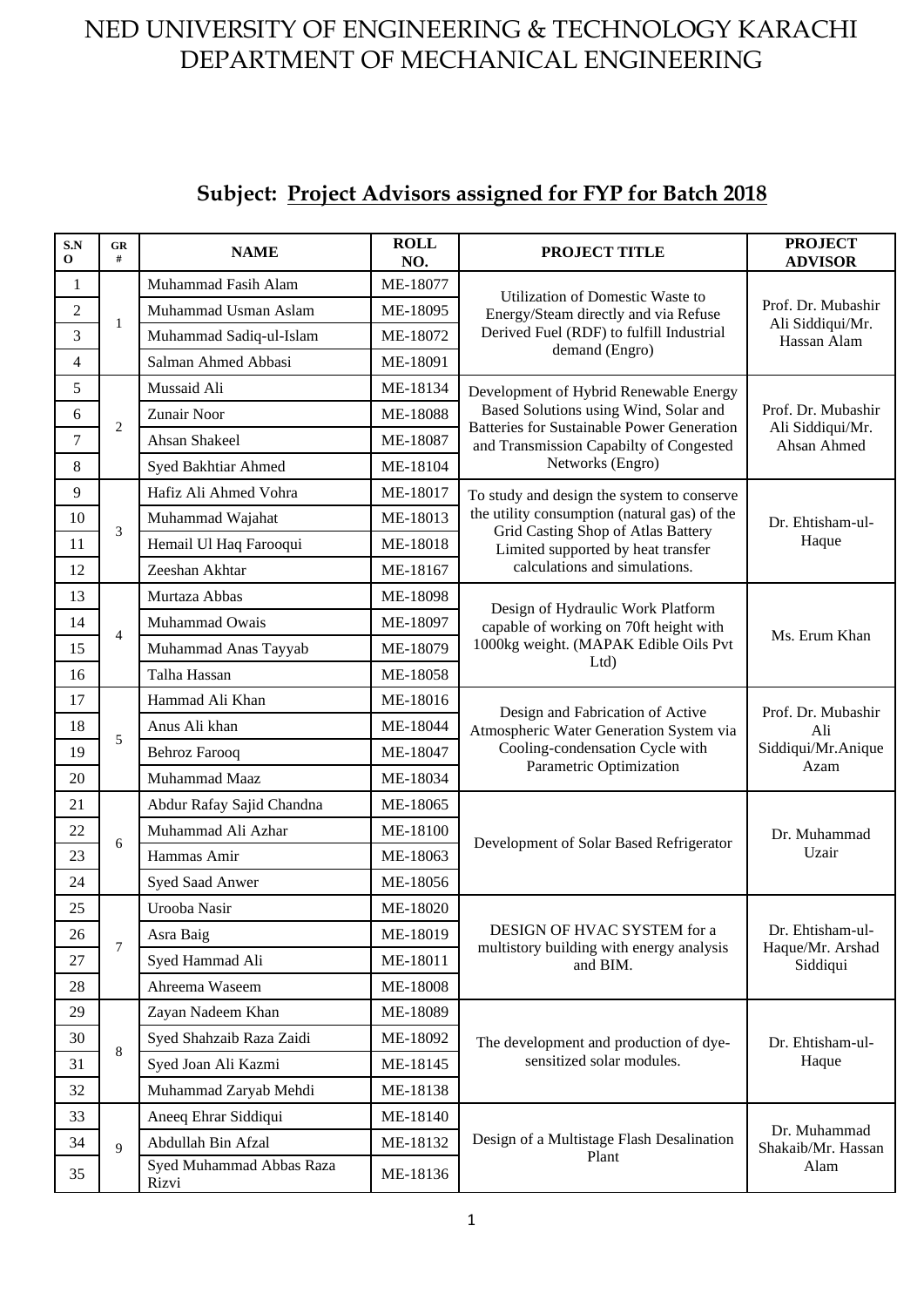| 36 |    | Abdus Sami                       | ME-18146 |                                                                                                                           |                                        |
|----|----|----------------------------------|----------|---------------------------------------------------------------------------------------------------------------------------|----------------------------------------|
| 37 |    | Syed Anas Ali                    | ME-18036 | Experimental and numerical study of<br>performance enhancement of Parabolic<br>trough system                              | Dr. Muhammad<br>Uzair                  |
| 38 | 10 | Mustaqeem Nabi                   | ME-18021 |                                                                                                                           |                                        |
| 39 |    | Muhammad Tayyab Hussain          | ME-18039 |                                                                                                                           |                                        |
| 40 |    | Sharim Mehboob Ali               | ME-18050 |                                                                                                                           |                                        |
| 41 |    | Muhammad Ukasha Siddiqi          | ME-18075 |                                                                                                                           |                                        |
| 42 |    | Talha Waseem                     | ME-18083 | Design of vertical lift of 20 TPH for Oil                                                                                 |                                        |
| 43 | 11 | Syed Talha Shamim                | ME-18076 | Seeds. (MAPAK Edible Oils Pvt Ltd)                                                                                        | Ms. Erum Khan                          |
| 44 |    | Mohammad Muzammil                | ME-18066 |                                                                                                                           |                                        |
| 45 |    | Syed Muhammad Qasim Zaidi        | ME-18009 |                                                                                                                           | Dr. Muhammad<br>Uzair                  |
| 46 |    | Sameer Malik                     | ME-18037 | Design and Fabrication of Hydro Panels                                                                                    |                                        |
| 47 | 12 | Haseeb Abid                      | ME-18014 |                                                                                                                           |                                        |
| 48 |    | Syed Kazim Ali Zaidi             | ME-18042 |                                                                                                                           |                                        |
| 49 |    | Muhammd Rizwan Abdullah          | ME-18031 |                                                                                                                           |                                        |
| 50 | 13 | Muzammil Aslam                   | ME-18040 | Design and Fabrication of gas fired 5-ton<br><b>Absorption Chiller</b>                                                    | Mr. Shaukat Ali                        |
| 51 |    | Muhammad Kamran                  | ME-18025 |                                                                                                                           | Sheikh/Mr. Anique<br>Azam              |
| 52 |    | Naveed Ahmed                     | ME-18015 |                                                                                                                           |                                        |
| 53 |    | Muhammad Hassan Siddiqui         | ME-18139 | Design and Feasibility study of the Solar<br>Powered Carport for University Campus<br>parking.                            | Mr. Talha bin<br>Nadeem                |
| 54 |    | Muhammad Shahrukh Bin Zaid       | ME-18142 |                                                                                                                           |                                        |
| 55 | 14 | Ghulam Muhammad Afzal<br>Biabani | ME-18147 |                                                                                                                           |                                        |
| 56 |    | Muhammad Hassan Siddiqui         | ME-18150 |                                                                                                                           |                                        |
| 57 |    | Wanya Shoukat                    | ME-18007 | Waste Tire Pyrolysis Recycling: Recycling<br>of Scrap Tires to Oil and Carbon Black by<br>Vacuum Pyrolysis (General Tyre) | Dr. Ehtisham-ul-<br>Haque              |
| 58 | 15 | Hiba Shaheen Raza                | ME-18024 |                                                                                                                           |                                        |
| 59 |    | Moazzama Aziz                    | ME-18023 |                                                                                                                           |                                        |
| 60 |    | Muhammad Uzair Siddiqui          | ME-18001 |                                                                                                                           |                                        |
| 61 |    | Muhammad Burhan                  | ME-18195 | Design of a Burner for 660 MW Coal Fired<br>Powerplant (KEPCO)                                                            |                                        |
| 62 | 16 | Muhammad Zaid Ahmed              | ME-18198 |                                                                                                                           | Prof. Dr. Mubashir<br>Ali Siddiqui/Dr. |
| 63 |    | Muhammad Ahmed                   | ME-18192 |                                                                                                                           | Ahmed Raza                             |
| 64 |    | Muhammad Shoaib Ul Wahab         | ME-18189 |                                                                                                                           |                                        |
| 65 |    | Talha Shafique Shahid            | ME-18207 |                                                                                                                           |                                        |
| 66 | 17 | Syed Muhammad Taha Nasir         | ME-18202 | Reducing energy consumption of                                                                                            | Dr. Ehtisham-ul-<br>Haque/Mr.Kashif    |
| 67 |    | Farjad Siddiqui                  | ME-18205 | refrigerator compressor using nano<br>particles.                                                                          | Azher                                  |
| 68 |    | Muhammad Hassan Khalid           | ME-18213 |                                                                                                                           |                                        |
| 69 |    | Shamrose Khan                    | ME-18302 | Fabrication and Installation of 1 KW Hydal<br>River Turbine at Northern Areas of<br>Pakistan                              | Mr. Muhammad<br>Muzammil Ejaz          |
| 70 |    | Muhammad Anas Altaf              | ME-18217 |                                                                                                                           |                                        |
| 71 | 18 | Syed Mansoor Ahmed               | ME-18239 |                                                                                                                           |                                        |
| 72 |    | Ahmed Mujtaba                    | ME-18232 |                                                                                                                           |                                        |
| 73 |    | Muhammad Mubashir                | ME-18043 | Design and Fabrication of a Small scale                                                                                   | Ms. Amber Fishan                       |
| 74 | 19 | Ahsan Murtaza                    | ME-18004 | Garbage Energy Generator.                                                                                                 | Zafar                                  |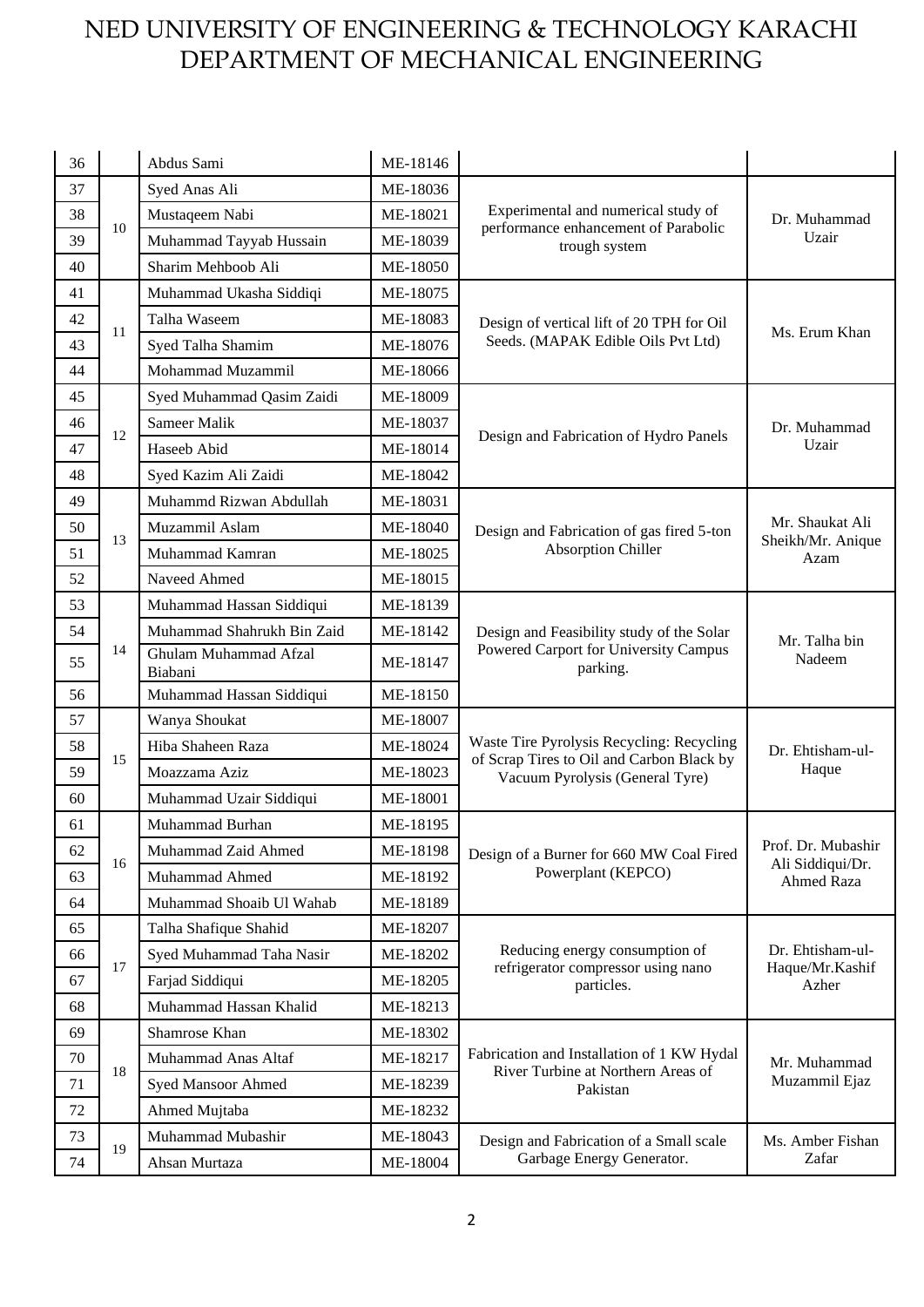| 75  |    | Abdul Majid                       | ME-18030 |                                                                                                                                 |                                                              |
|-----|----|-----------------------------------|----------|---------------------------------------------------------------------------------------------------------------------------------|--------------------------------------------------------------|
| 76  |    | Yasir Parvez Memon                | ME-18003 |                                                                                                                                 |                                                              |
| 77  |    | Afnan Ahmed                       | ME-18035 |                                                                                                                                 | Prof. Dr. Mubashir<br>Ali Siddiqui/Mr.<br>Shaukat Ali Sheikh |
| 78  |    | Syed Mohammad Hasan Ahmed         | ME-18010 | Energy Management for Energy Efficient /                                                                                        |                                                              |
| 79  | 20 | Syed Maarij Shoaib                | ME-18038 | Green Buildings using Renewable and<br>Sustainable Sources.                                                                     |                                                              |
| 80  |    | Shaheryar Shahid                  | ME-18022 |                                                                                                                                 |                                                              |
| 81  |    | Muzzammil Saleem                  | ME-18199 |                                                                                                                                 |                                                              |
| 82  |    | <b>Taham Sheikh</b>               | ME-18194 | Water system designing and modification                                                                                         | Ms. Hafiza Sumaiya                                           |
| 83  | 21 | Shahmeer Sajid                    | ME-18200 | for manufacturing company (Midas Safety)                                                                                        | Mohsin                                                       |
| 84  |    | Muhammad Fahad Nadeem             | ME-18188 |                                                                                                                                 |                                                              |
| 85  |    | Syed Abdul Moiz Haider            | ME-18156 |                                                                                                                                 |                                                              |
| 86  |    | Mohammad Zain Ul Abideen          | ME-18160 | Synthesis and optimization of nano-<br>coatings used in Energy Efficient Windows                                                | Dr. Maaz Akhter                                              |
| 87  | 22 | Muhammad Ali Faisal               | ME-18152 |                                                                                                                                 |                                                              |
| 88  |    | Ammar Siddiqui                    | ME-18168 |                                                                                                                                 |                                                              |
| 89  |    | Muhammad Asfand Safeer            | ME-18218 |                                                                                                                                 |                                                              |
| 90  |    | Haider Ali                        | ME-18231 | Design and Fabrication of Thin Film<br>Vibration Testing Machine.                                                               | Prof Dr. Syed<br>Muhammad Murtaza<br>Mehdi                   |
| 91  | 23 | Anas Bin Asim                     | ME-18228 |                                                                                                                                 |                                                              |
| 92  |    | Mujeeb Ul Rahman                  | ME-18235 |                                                                                                                                 |                                                              |
| 93  |    | Muhammad Haris Habib              | ME-18080 | Development of prototype of geothermal<br>air conditioning unit                                                                 | Dr. Muhammad<br>Uzair                                        |
| 94  |    | Muhmammad Hamza Khan              | ME-18086 |                                                                                                                                 |                                                              |
| 95  | 24 | Hammad Ali Siddiqui               | ME-18069 |                                                                                                                                 |                                                              |
| 96  |    | Syed Muhammad Ali Zaidi           | ME-18081 |                                                                                                                                 |                                                              |
| 97  |    | Arham Ali                         | ME-18135 |                                                                                                                                 |                                                              |
| 98  |    | Owais Jawaid                      | ME-18166 | Design of a Vertical Wall Climber for<br>above ground steel storage tanks.<br>(MAPAK Edible Oils Pvt Ltd)                       |                                                              |
| 99  | 25 | <b>Abdul Basit</b>                | ME-18161 |                                                                                                                                 | Ms. Erum Khan                                                |
| 100 |    | Huzaifa                           | ME-18164 |                                                                                                                                 |                                                              |
| 101 |    | Hafiz Muhammad Zunair<br>Farooqui | ME-18219 | Design of the Central Airconditioning                                                                                           | Dr. Ehtisham-ul-<br>Haque/Mr. Umaid                          |
| 102 | 26 | Ali Hamid                         | ME-18208 | System of a Multi Storied Pharmaceutical                                                                                        |                                                              |
| 103 |    | Muhammad Ahmed Raza Khalid        | ME-18215 | Building for Non-Aseptic Solid and Liquid<br>products with GMP Compliaance.                                                     | Ghouri                                                       |
| 104 |    | Hafiz Muhammad Zulqarnain         | ME-18201 |                                                                                                                                 |                                                              |
| 105 |    | Fahad Sadiq                       | ME-18074 |                                                                                                                                 |                                                              |
| 106 | 27 | Sukhan                            | ME-18084 | Analytical and Numerical Analysis of Air<br>Flow characteristics in HVAC Duct with<br>selection of diffusers and air balancing. | Dr. Ehtisham-ul-<br>Haque/Mr. Duraid<br>Uddin                |
| 107 |    | Muhammad Raafay Mahmood           | ME-18057 |                                                                                                                                 |                                                              |
| 108 |    | Takmeel Hyder                     | ME-18062 |                                                                                                                                 |                                                              |
| 109 |    | Syed Muhammad Haider Raza         | ME-18143 |                                                                                                                                 |                                                              |
| 110 |    | Muhammad Aliyan Mujahid           | ME-18155 | Thermal performance parameters<br>estimation of the solar cooker by using<br>artificial neural network.                         |                                                              |
| 111 | 28 | Muhammad Shujaat Hussain          | ME-18223 |                                                                                                                                 | Mr.Syed Aun Ali                                              |
| 112 |    | Naqi Abbas                        | ME-18163 |                                                                                                                                 |                                                              |
| 113 | 29 | Muhammad Anas Siddiqui            | ME-18151 | Design and Fabrication of Vertical Axis                                                                                         | Ms. Amber Fishan                                             |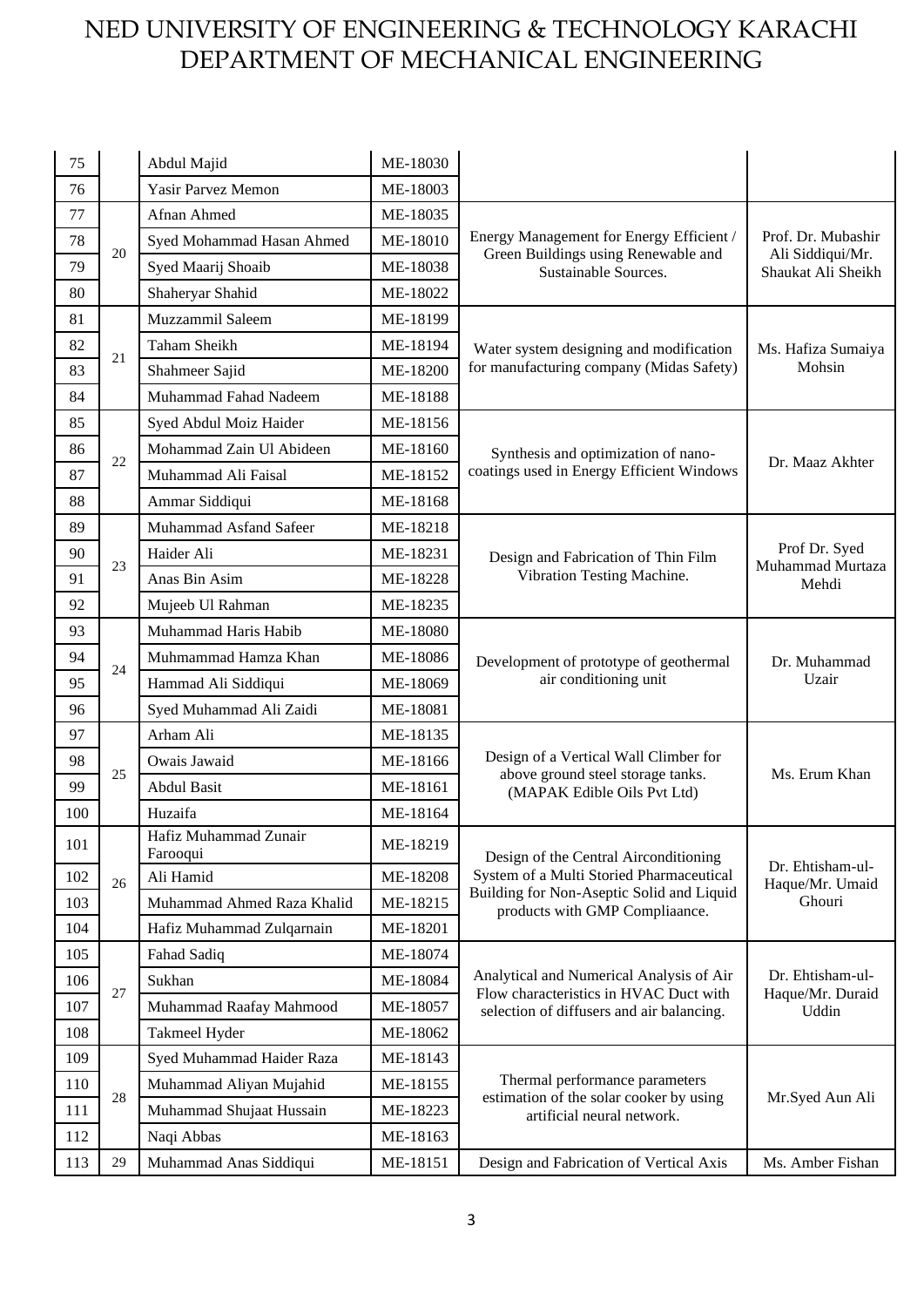| 114 |    | Ahsan Raza                  | ME-18154 | Wind Turbine VAWT.                                                                                           | Zafar                                                  |
|-----|----|-----------------------------|----------|--------------------------------------------------------------------------------------------------------------|--------------------------------------------------------|
| 115 |    | Muhammad Abdullah Nadeem    | ME-18157 |                                                                                                              |                                                        |
| 116 |    | Abdullah                    | ME-18226 |                                                                                                              |                                                        |
| 117 |    | Azfar Imam                  | ME-18187 |                                                                                                              |                                                        |
| 118 |    | Muhammad Qasim Siddiqui     | ME-18173 | Design and Fabrication of 15 TN Cooling                                                                      | Ms. Bushra                                             |
| 119 | 30 | Syed Hussain Bin Saeed      | ME-18197 | Tower (ABC Technology)                                                                                       | Fatima/Mr.Sohail<br>Hasnain                            |
| 120 |    | Muhammad Anas Zahid         | ME-18182 |                                                                                                              |                                                        |
| 121 |    | Muhammad Bari               | ME-18078 | Synthesis and Mechanical                                                                                     |                                                        |
| 122 |    | Muhammad Usman Ahzam        | ME-18096 | Characterizations of Copper Indium<br>Gallium Diselenide (CIGS)<br>nanostructured thin films for Stretchable | Prof Dr. Syed<br>Muhammad Murtaza<br>Mehdi             |
| 123 | 31 | Hassaan Muhammad Khalil     | ME-18054 |                                                                                                              |                                                        |
| 124 |    | Muhammad Taha Syed          | ME-18055 | and Flexible Solar Cell Applications.                                                                        |                                                        |
| 125 |    | Syed Rameez Manzoor         | ME-18216 |                                                                                                              |                                                        |
| 126 | 32 | Muhammad Duraid             | ME-18243 | Design and Fabrication of a Small Scale                                                                      | Mr. Mirza Hammad                                       |
| 127 |    | Hamza Ahmed Khan            | ME-18251 | <b>Urban Air Purification Tower</b>                                                                          | Baig/Dr. Ahmed<br>Raza                                 |
| 128 |    | Muhammad Nafay Manzar       | ME-18225 |                                                                                                              |                                                        |
| 129 |    | Affan Ahmed Khan            | ME-18144 |                                                                                                              |                                                        |
| 130 |    | Syed Ahmer Iqbal            | ME-18141 | FEA analysis of Human knee joint.                                                                            | Mr. Hassaan<br>Liaquat/Mr. Osama<br>Anis               |
| 131 | 33 | Syed Musab Ahmed            | ME-18137 |                                                                                                              |                                                        |
| 132 |    | <b>Immad Uddin</b>          | ME-18148 |                                                                                                              |                                                        |
| 133 |    | Muhammad Hissam Rehan       | ME-18165 | <b>Energy Efficiency and Energy</b><br><b>Conservation of Residential Unit</b>                               | Mr. Adeel Ahmed<br>Khan/Mr. Shehroze<br>Tahir Khan     |
| 134 | 34 | Fahad Hussain Keryo         | ME-18210 |                                                                                                              |                                                        |
| 135 |    | Shaikh Muhammad Usama Feroz | ME-18162 |                                                                                                              |                                                        |
| 136 |    | Ahad Mobin Akhter           | ME-18170 |                                                                                                              |                                                        |
| 137 |    | Tabish Mustafa              | ME-18041 |                                                                                                              |                                                        |
| 138 | 35 | Muhammad Hasan              | ME-18026 | Synthesis and optimization of mechanical<br>behavior of polymeric composite material                         | Dr. Maaz Akhter                                        |
| 139 |    | Usama Qurban                | ME-18028 | strengthened using nanoparticles                                                                             |                                                        |
| 140 |    | Hafiz Syed Umer Bin Masood  | ME-18012 |                                                                                                              |                                                        |
| 141 |    | Fida Hussain Abbas Rao      | ME-18064 |                                                                                                              |                                                        |
| 142 | 36 | Muhammad Khuzaima           | ME-18094 | Non-Contact vision sensor for low<br>frequency measurement                                                   | Ms. Hafiza Sumaiya                                     |
| 143 |    | Syed Ammar Hasan            | ME-18052 |                                                                                                              | Mohsin                                                 |
| 144 |    | Muhammad Maaz Hijazi        | ME-18053 |                                                                                                              |                                                        |
| 145 |    | Mir Muhib Hussain           | ME-18113 |                                                                                                              |                                                        |
| 146 | 37 | Monis Hasan                 | ME-18176 | Design and Development of 3-1 E-Axle for<br>Electric Vehicle.                                                | Dr. Usman Allaudin                                     |
| 147 |    | Hassan Jawaid Soomro        | ME-18117 |                                                                                                              |                                                        |
| 148 |    | Muhammad Hamza Khalid       | ME-18116 |                                                                                                              |                                                        |
| 149 |    | Muhammad Wasil              | ME-18051 |                                                                                                              |                                                        |
| 150 | 38 | Muhammad Babar              | ME-18099 | Static and Dynamic Analysis of Electric<br>Vehicle Chassis using Computer<br>Simulations                     | Prof Dr. Syed<br>Muhammad Murtaza<br>Mehdi / Dr. Usman |
| 151 |    | Muhammad Anshaal            | ME-18212 |                                                                                                              |                                                        |
| 152 |    | Uzair Jamil                 | ME-18214 |                                                                                                              | Allaudin                                               |
| 153 | 39 | Wassam Uddin                | ME-18220 | Techno-economic analysis for the                                                                             | Mr.Syed                                                |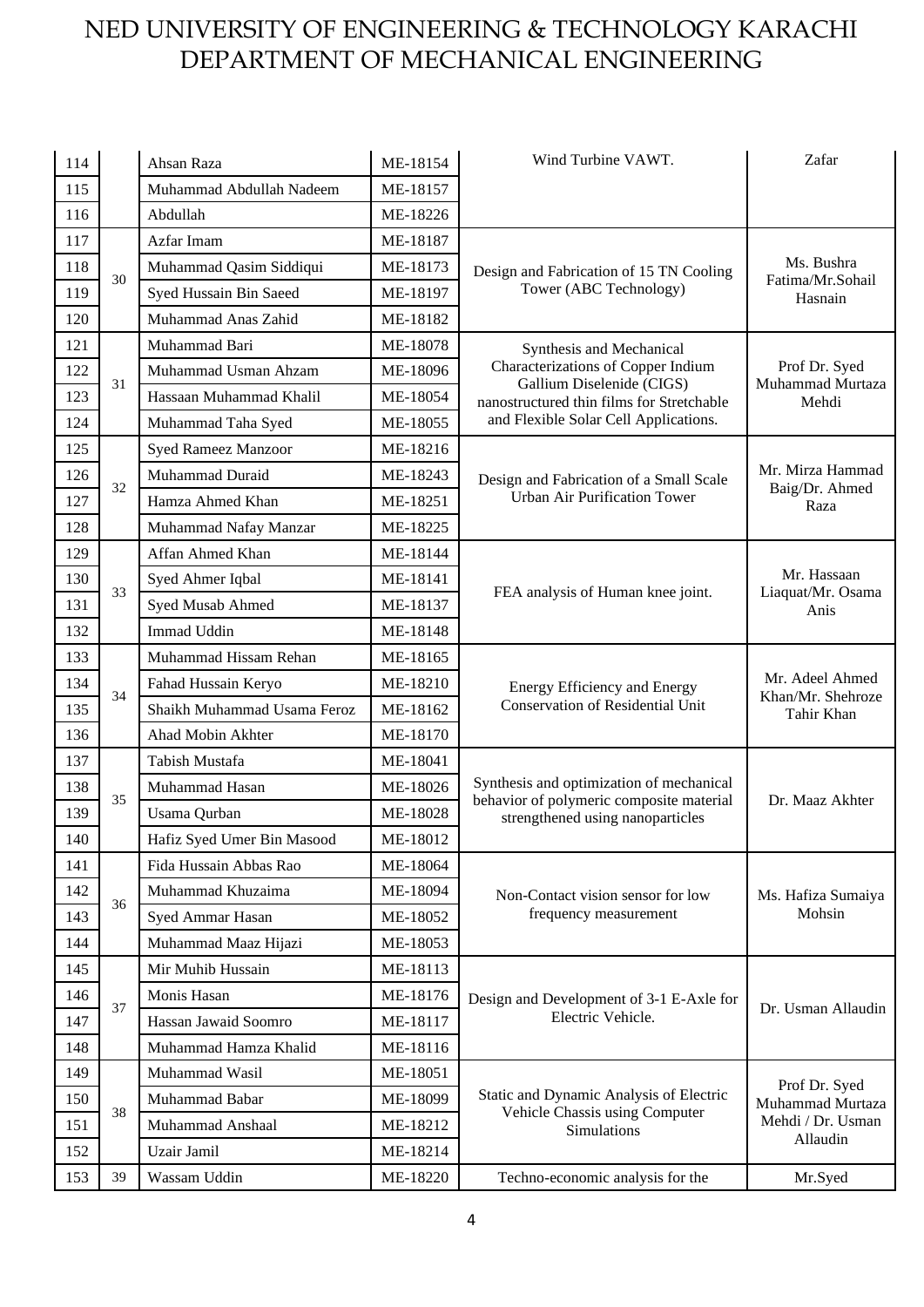| 154 |    | Syed Muhammad Saadullah      | ME-18203 | electrification of vehicles in Pakistan.                                                                                           | Muhammad Asad                              |
|-----|----|------------------------------|----------|------------------------------------------------------------------------------------------------------------------------------------|--------------------------------------------|
| 155 |    | Muhammad Omar Farooq         | ME-18241 |                                                                                                                                    | Akhter                                     |
| 156 |    | Muhammad Zaviyar Abbas Noori | ME-18234 |                                                                                                                                    |                                            |
| 157 |    | Muhammad Younus Khan         | ME-18310 |                                                                                                                                    |                                            |
| 158 |    | Ovais Ali                    | ME-18309 | Design and Analysis of Crankshaft of Four<br>Cylinder Petrol Engine.                                                               | Mr. Osama Anis/<br>Mr. Hassaan Liaquat     |
| 159 | 40 | Muhammad Abdullah            | ME-18006 |                                                                                                                                    |                                            |
| 160 |    | Ali Haider                   | ME-18307 |                                                                                                                                    |                                            |
| 161 |    | Syed Muhammed Jari Naqvi     | ME-18196 |                                                                                                                                    |                                            |
| 162 | 41 | Syed Ahmed Ghazzal           | ME-18185 | Design an HVAC-AHU system and<br>propose strategies to minimize energy                                                             | Ms. Ifrah Asif/Mr.                         |
| 163 |    | Syed Taha Hussain            | ME-18060 | usage of the systems                                                                                                               | Umaid Ghouri                               |
| 164 |    | Vissam Ahmed Siddiqui        | ME-18180 |                                                                                                                                    |                                            |
| 165 |    | <b>Umer Noman</b>            | ME-18046 |                                                                                                                                    |                                            |
| 166 | 42 | Muhammad Ahsan Afaq          | ME-18211 | Design and Fabricate Cooling System for a<br>Car parked under sun.                                                                 | Mr. Muhammad                               |
| 167 |    | Syed Saad ahmed              | ME-18209 |                                                                                                                                    | Siddique                                   |
| 168 |    | Hamza Ahmed                  | ME-18029 |                                                                                                                                    |                                            |
| 169 |    | Maaz Bin Tajammul Chishti    | ME-18247 |                                                                                                                                    |                                            |
| 170 | 43 | Jawad Khan                   | ME-18252 | Design and Fabrication of Gearless<br>Transmission Using Elbow Mechanism                                                           | Mr Kashif Azher                            |
| 171 |    | Mustafa Shahid               | ME-18230 |                                                                                                                                    |                                            |
| 172 |    | Syed Hassaan Ul Qadri        | ME-18249 |                                                                                                                                    |                                            |
| 173 |    | Muhammad Ahsan               | ME-18045 | Investigation of melting and solidification<br>processes of phase change materials (PCM)<br>for solar thermal energy technologies. | Mr.Syed Aun Ali                            |
| 174 | 44 | Umer Ahmed Siddiqui          | ME-18049 |                                                                                                                                    |                                            |
| 175 |    | Syed Bilal Hassan            | ME-18093 |                                                                                                                                    |                                            |
| 176 |    | Shehan bin Ashraf            | ME-18048 |                                                                                                                                    |                                            |
| 177 |    | Sheikh Fahad Ahmed           | ME-18124 |                                                                                                                                    | Mr. Talha bin<br>Nadeem/Mr. Hassan<br>Alam |
| 178 | 45 | Muhammad Saad Jamali         | ME-18108 | Feasibility study of a Hybrid Distributed                                                                                          |                                            |
| 179 |    | Muhammad Ahmed               | ME-18112 | Generation system for the electrification of<br>residential neighbourhood in Karachi.                                              |                                            |
| 180 |    | Ghufran Ullah                | ME-18105 |                                                                                                                                    |                                            |
| 181 |    | Syed Muhammad Abbas          | ME-18082 |                                                                                                                                    |                                            |
| 182 | 46 | Muhammad Ali Arshad          | ME-18059 | Implementation of Six Sigma Methodology<br>to reduce rework rate in manufacturing of                                               | Ms. Ifrah Asif                             |
| 183 |    | Hammad Haroon Memon          | ME-18061 | G-1.6 Domestic Gas Meters.                                                                                                         |                                            |
| 184 |    | Syed Shabbir Rehman          | ME-18068 |                                                                                                                                    |                                            |
| 185 |    | Syed Muhammad Insaramuddin   | ME-18206 |                                                                                                                                    | Mr. Muhammad<br>Muzammil Ejaz              |
| 186 |    | Mirza Taha Baig              | ME-18306 | Geothermal Cooling Assessment in<br>Karachi through model vapour<br>compression water cooled A/C                                   |                                            |
| 187 | 47 | Syed Muhammad Kawish         | ME-18103 |                                                                                                                                    |                                            |
| 188 |    | Hafiz Syed Usman             | ME-18308 |                                                                                                                                    |                                            |
| 189 |    | Muhammad Nabeel Nadir        | ME-18177 |                                                                                                                                    | Mr. Imran Sikander                         |
| 190 | 48 | Imran Aziz                   | ME-18174 | Design and Analysis of a truck chassis                                                                                             |                                            |
| 191 |    | Ali Tanveer Malik            | ME-18175 |                                                                                                                                    |                                            |
| 192 |    | Muhammad Hasan Bin Asif      | ME-18178 |                                                                                                                                    |                                            |
| 193 | 49 | Faizan Ahmed                 | ME-18301 | Thermal Analysis of a Large Scale                                                                                                  | Mr. Kashif Noor                            |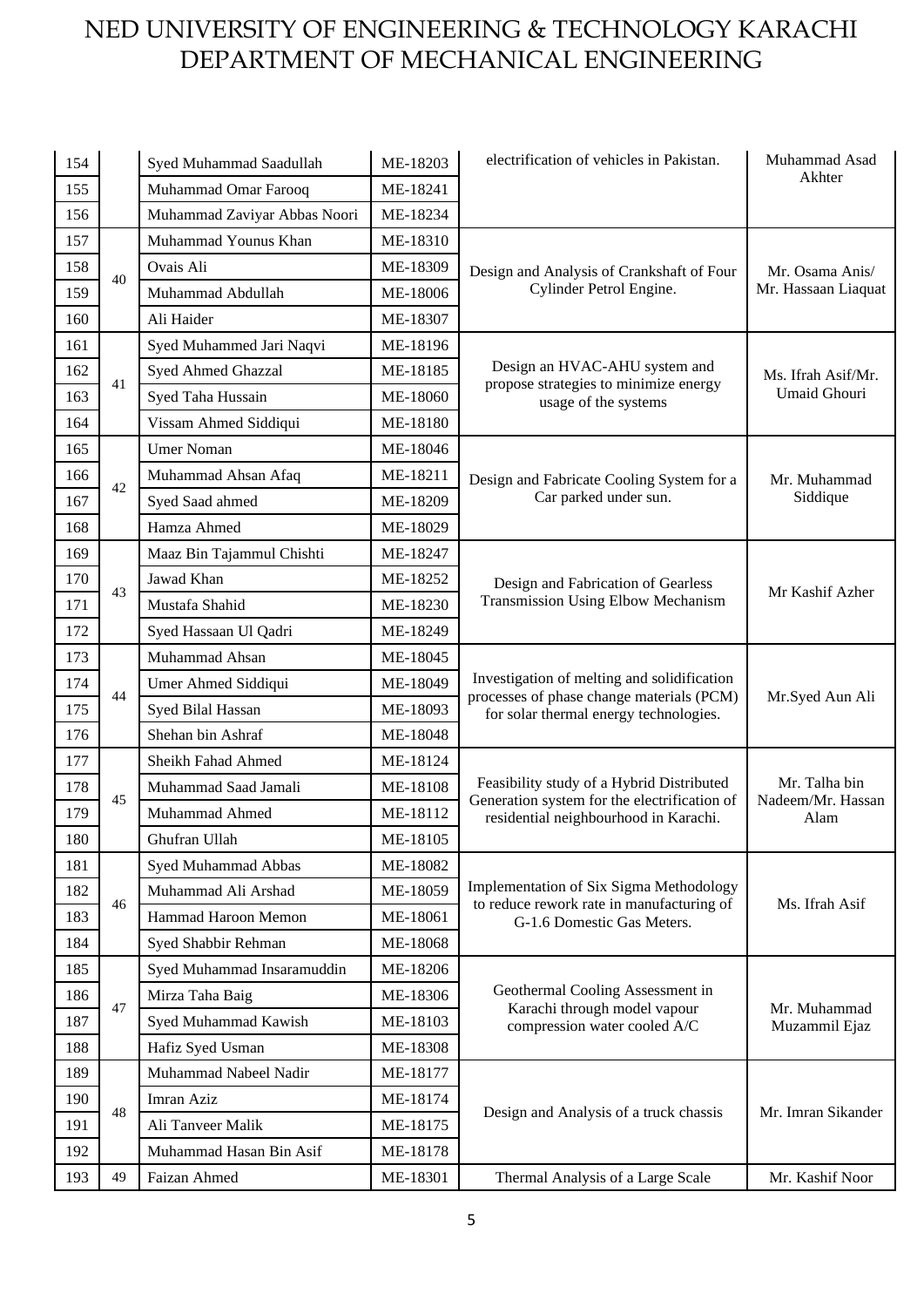| 194 |    | <b>Basham Ahmed Baloch</b>  | ME-18316 | <b>Industrial Process-Hot Rolling Mill</b>                                                                                |                           |
|-----|----|-----------------------------|----------|---------------------------------------------------------------------------------------------------------------------------|---------------------------|
| 195 |    | Syed Muhammad Miqdad Mohsin | ME-18315 |                                                                                                                           |                           |
| 196 |    | Syed Farjad Askari Zaidi    | ME-18314 |                                                                                                                           |                           |
| 197 |    | Areeb Aijaz                 | ME-18149 |                                                                                                                           |                           |
| 198 |    | Imdad Ali                   | ME-18130 | Computational analysis of flow fields                                                                                     |                           |
| 199 | 50 | Muhammad Ammar Khan         | ME-18172 | around flanged diffusers                                                                                                  | Mr. Bilal Ahmed           |
| 200 |    | Asadullah                   | ME-18131 |                                                                                                                           |                           |
| 201 |    | Mohiuddin Ahmed             | ME-18101 |                                                                                                                           |                           |
| 202 |    | Muhammad Asim               | ME-18102 | To design a mechanism that could extract                                                                                  |                           |
| 203 | 51 | Syed Muhammad Mehdi Rizvi   | ME-18122 | energy from Speed Brakers.                                                                                                | Mr. Abdul Mujeeb          |
| 204 |    | Muhammad Yahya Tariq        | ME-18115 |                                                                                                                           |                           |
| 205 |    | Sayed Naqeeb Hussain        | ME-18127 |                                                                                                                           |                           |
| 206 | 52 | Muhammad Zain Baloch        | ME-18106 | Techno-economic analysis of Rooftop Grid                                                                                  | Mr. Talha bin             |
| 207 |    | Zain Ul Mustafa             | ME-18110 | Tied PV System under Pakistan's feed-in<br>tariff (FIT) scheme using HOMER.                                               | Nadeem                    |
| 208 |    | Muhammad Afnan              | ME-18126 |                                                                                                                           |                           |
| 209 |    | Umer Khan                   | ME-18193 |                                                                                                                           |                           |
| 210 | 53 | Syed Arsalan Akhter         | ME-18190 | Design a Solar Water Desalinator and<br>Purifier Machine.                                                                 | Mr. Muhammad<br>Azam      |
| 211 |    | Aatif Hussain               | ME-18191 |                                                                                                                           |                           |
| 212 |    | Syed Abdul Sami             | ME-18179 |                                                                                                                           |                           |
| 213 |    | Muhammad Areeb Hashmi       | ME-18158 | Performance analysis of Multi-Effects<br><b>Evaporation--Mechanical Vapour</b><br><b>Compression Desalination Process</b> | Dr. Muhammad<br>Shakaib   |
| 214 | 54 | Muhammad Mustafa            | ME-18237 |                                                                                                                           |                           |
| 215 |    | Hammad khan                 | ME-18171 |                                                                                                                           |                           |
| 216 |    | Muhammad Kashan Akhter      | ME-18002 |                                                                                                                           |                           |
| 217 |    | Hassan Ali                  | ME-18227 |                                                                                                                           |                           |
| 218 | 55 | Hassan Rasool               | ME-18246 | Modelling, Analysis and Fabrication of<br>Portable Solar Photovoltaic system.                                             | Mr. Ahsan Ahmed           |
| 219 |    | Faaiz Ausaf Alavi           | ME-18238 |                                                                                                                           |                           |
| 220 |    | Musab Salim Khan            | ME-18240 |                                                                                                                           |                           |
| 221 |    | Shaheer Ali Mir             | ME-18114 |                                                                                                                           |                           |
| 222 | 56 | Muhammad Anas Khan          | ME-18109 | Technical and Economic Analysis of Solar                                                                                  | Mr. Syed<br>Muhammad Asad |
| 223 |    | Hasan Masroor               | ME-18107 | integrated Organic Rankine Cycle.                                                                                         | Akhter                    |
| 224 |    | Muhammad Hassan Shahid      | ME-18128 |                                                                                                                           |                           |
| 225 |    | Areeb Tahseen Siddiqui      | ME-18153 |                                                                                                                           | Mr. Imran Sikander        |
| 226 | 57 | Hasnain Lodhi               | ME-18159 | Design and fabrication of a foldable sports<br>bicycle with lightweight materials.                                        |                           |
| 227 |    | Muhammad Farhan Siddiqui    | ME-18169 |                                                                                                                           |                           |
| 228 |    |                             |          |                                                                                                                           |                           |
| 229 |    | Zain ul Abideen Imran       | ME-18073 |                                                                                                                           |                           |
| 230 | 58 | Abdul Salam Lakhiar         | ME-18070 | <b>Study Electrical and Mechanical</b><br>characterization of available peizo electric<br>materials.                      |                           |
| 231 |    | Syed Danial Shakeel         | ME-18204 |                                                                                                                           | Mr. Abdul Qadir           |
| 232 |    | Muhammed Usama Memon        | ME-18071 |                                                                                                                           |                           |
| 233 | 59 | Fawad Tariq                 | ME-18248 | Design and Fabricate a Fire Fighting Robot                                                                                | Mr. Zain Shahid           |